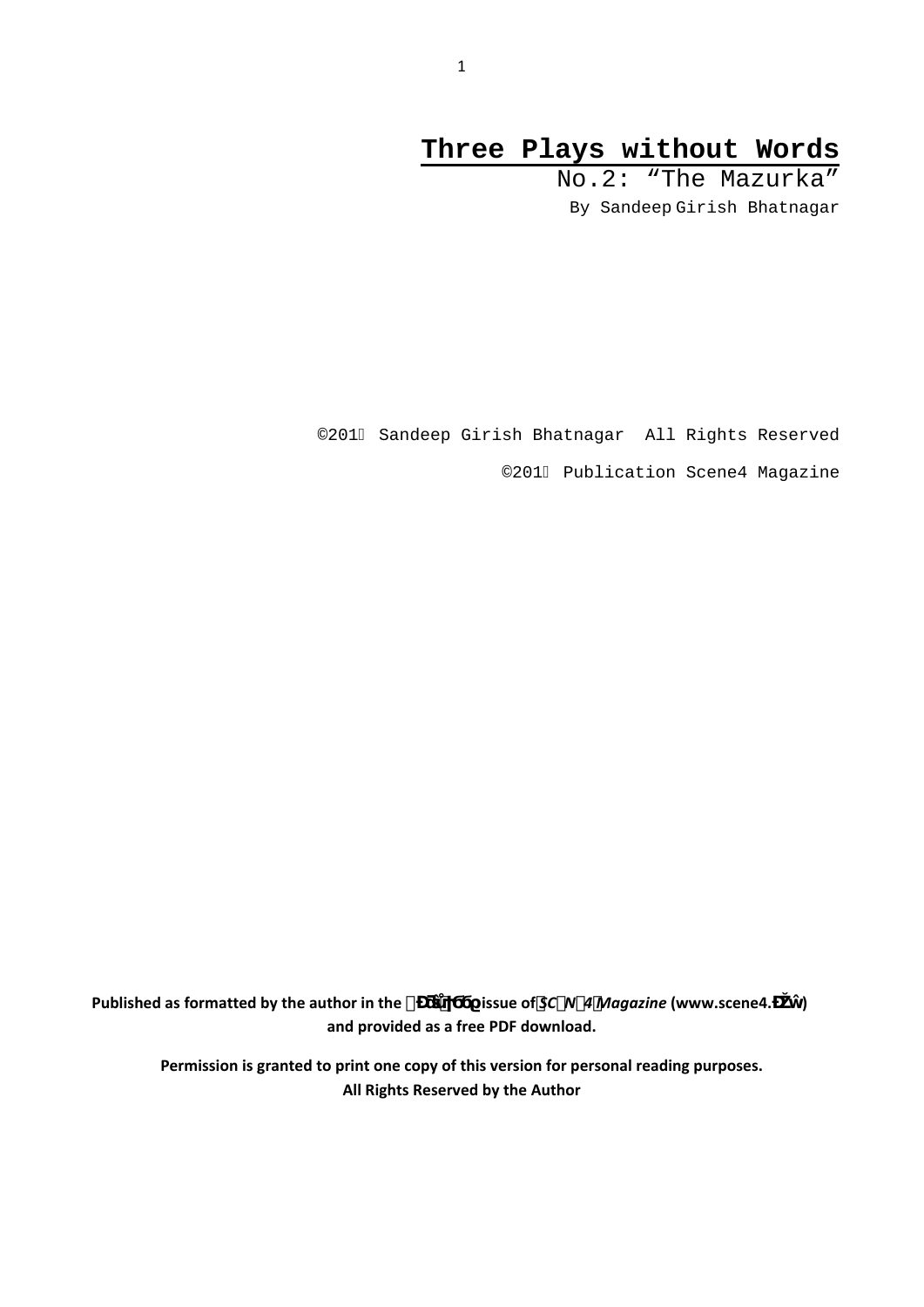©2015 Sandeep Girish Bhatnagar. ©2015 Publication Scene4 Magazine.

*Three Plays Without Words No. 2: The Mazurka* is fully protected under the copyright laws of the United States of America and international copyright laws. All rights, including the rights of translation into foreign languages,adaptations in motion pictures, television, video, radio, various other electronic media, recitation, public reading, and any other adaptations and are strictly reserved. Performances of any kind require the payment of aroyalty. You may display this book for your personal, non‐commercial use.But you may not otherwise reproduce or distribute copies of this book or any part thereof in any form (including by email or other electronic means),without the prior written consent of the owner. All inquiries should be directed to the author at: [sandeepgirishbhatnagar@gmail.com](mailto:sandeepgirishbhatnagar@gmail.com)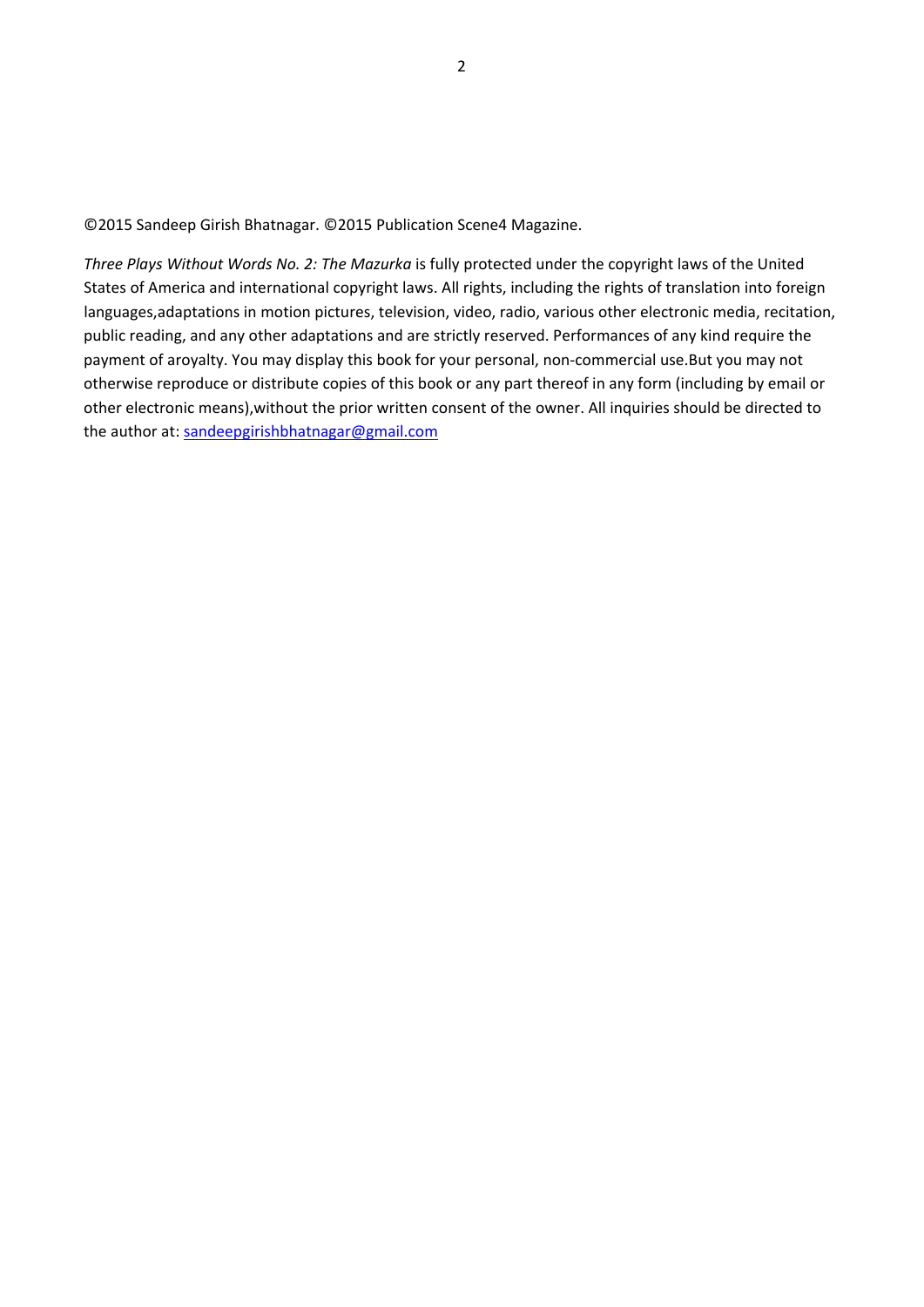#### **Three Plays without Words**

#### **No 2: "The Mazurka"**

By Sandeep Girish Bhatnagar

*The play is set in various locations and the text refers to them as if the action was actually taking place there. This is basically for the guidance of the performer. There is only one actor and no props or sets. Music is essential to this play, preferably played live.* 

#### *Dramatis Personnae*

A young man of around 27 years or so

### *Scene: Early Morning*

A man walks on to the stage. He is young, well-groomed and modestly dressed. He appears to be at peace with the world. All seems to be going well with him. He limbers up and sits down before an imaginary piano. He smiles as he picks up a book of musical compositions and begins to search for the one he plans to practice. He finds it, places it on the stand and swiftly moves his fingers across the piano keys, sort of warming up before he actually begins to play. He has a confident, almost beatific expression on his face for he is in his element and all is right with the world.

 The first bars he plays don't sound right *(Music: Chopin - Mazurka No 32 in C sharp minor, Op 50, No 3).* Something is missing. He acknowledges this lapse with a tolerant smile, shakes his head a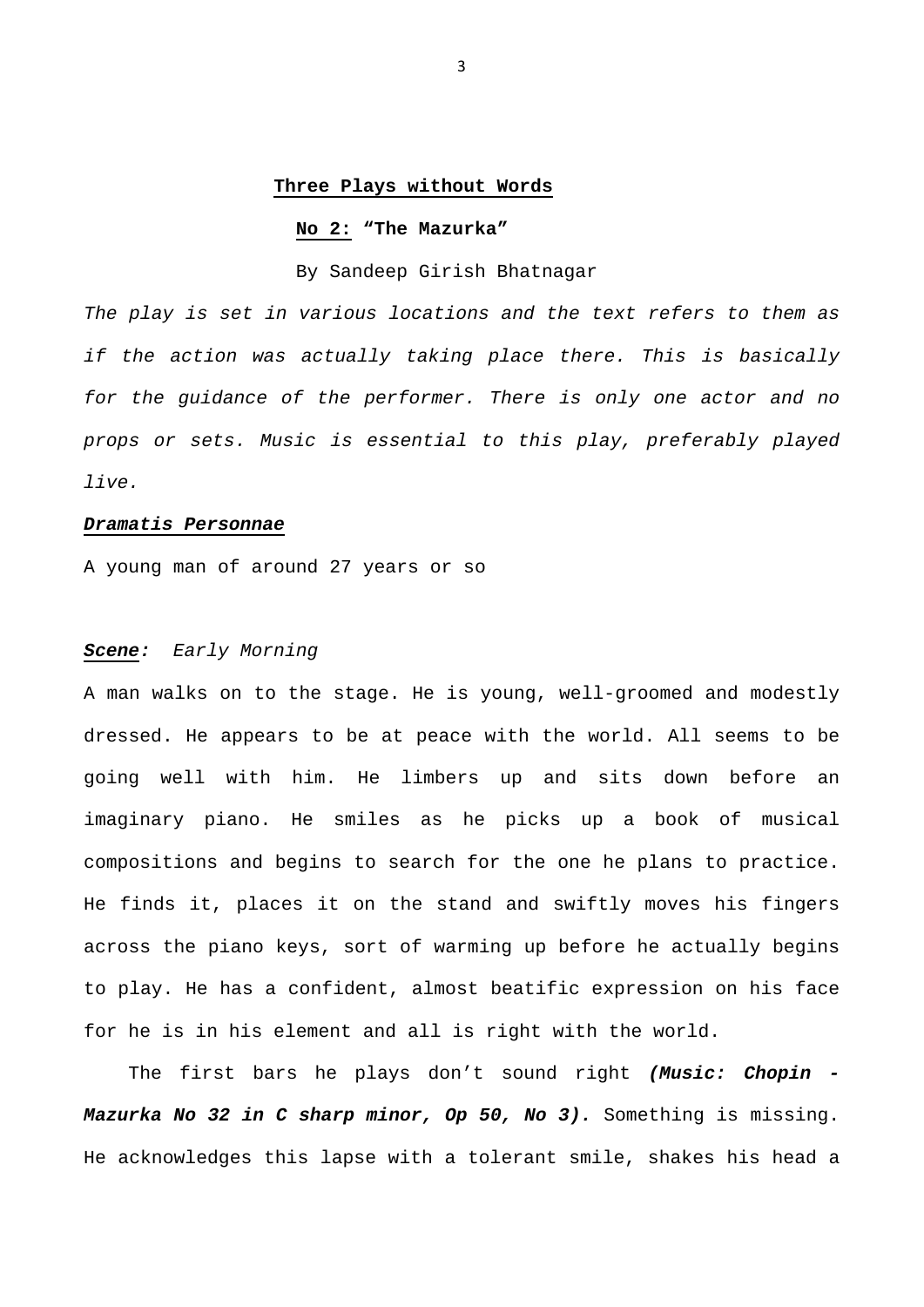trifle ruefully and tries again. Still not good enough. What could the matter be? He stares at the sheet of music before him, composes himself and tries to play it even more carefully this time. But once again, he is disappointed. He is beginning to get irritated and also a bit flustered. What should he do? He is reading the notes correctly but the music just refuses to play.

 While he is pondering over his next move, the doorbell rings. He walks over to the door, opens it and jumps back in alarm. The caller appears to have intimidated him.

"What do you want?" he gestures defensively.

The visitor replies aggressively. The man shrugs and turns out his pockets as if prove that he has no money. An argument ensues and ends with the man hanging his head in shame as he closes the door and returns to his piano. He has been grossly insulted, which results in feelings of inadequacy that force him to sink deeper and deeper into depression. For a while, he remains lost in his dismal thoughts. His gaze wanders here and there until it falls on the sheet of music before him and his face momentarily lights up. He will give it another try. With an optimistic smile on his lips, he attempts to play the score yet again. The music, however, is still lacklustre. Things just don't seem to be working out. He sits down, dejected and exasperated. But then, as if out of nowhere, a determined look appears on his face. He has had an idea, an awakening of sorts, almost an epiphany: he will go out into the wide world to earn money by the sweat of this brow. By God, so he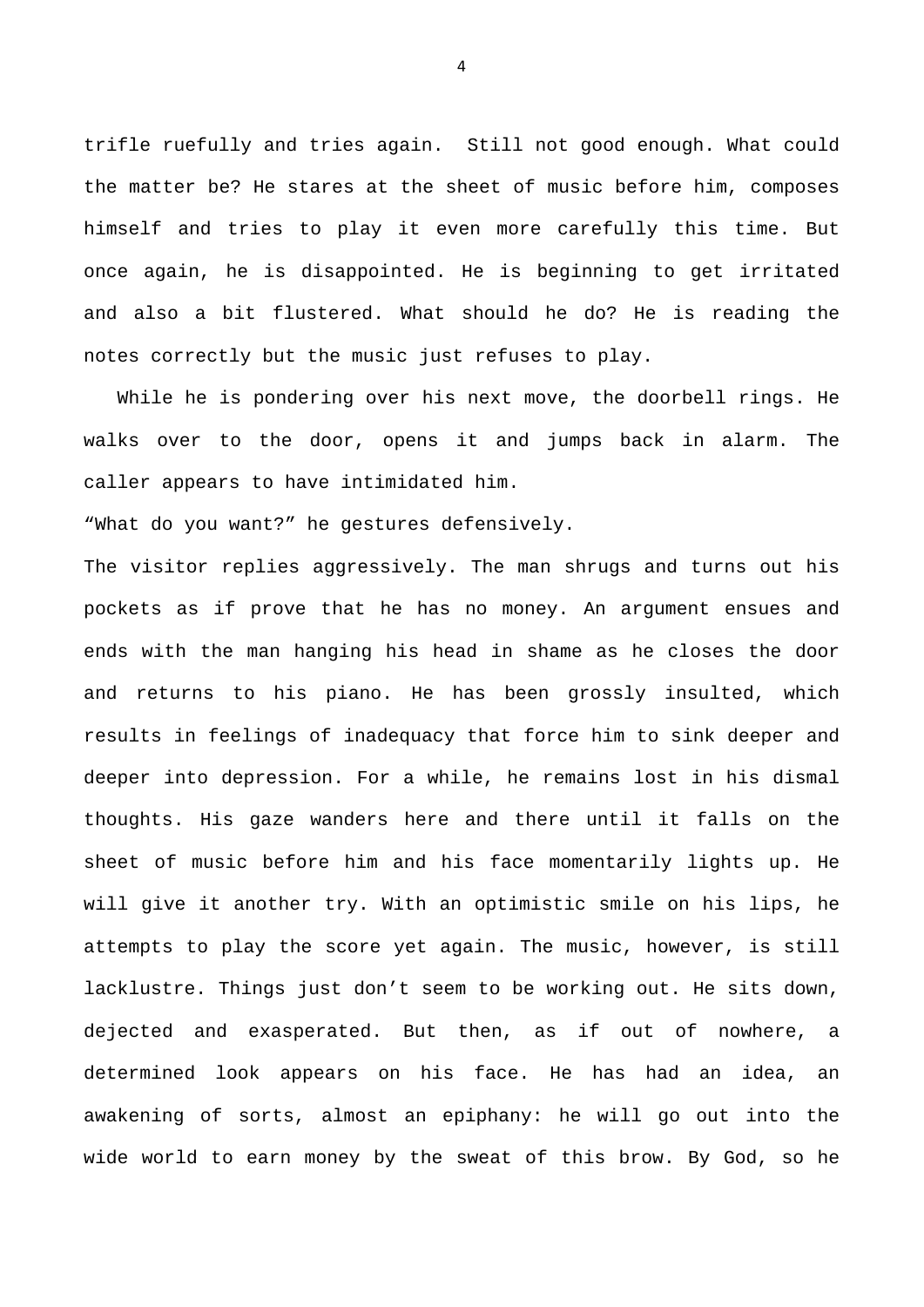will! That will show them. Yes, sir, it most certainly will! If others can do it, so can he. He quickly slips on his shoes, picks up an umbrella and walks out into the street.

 *(Music: Tchaikovsky - Piano Concerto No. 1 in B flat minor, 1st movement)* The man moves with a determined expression on his face and a jaunty spring in his stride. He is going to take the bull by its horns. No one fools around with him. No, sir! He will jolly well show them. Yes sir, he most certainly will. He looks around as if searching for something. Ah! There it is -- an employment exchange! Maybe, they will have something for him. He walks in and introduces himself at the registration desk. The clerk doesn't seem very impressed by the man's qualifications, so he embellishes them as best he can. The clerk, however, is still not impressed. The man tries another approach. He puffs out his chest and flexes his muscles as if to indicate that he is absolutely fit and not in the least averse to hard work. This, too, doesn't go down very well with the clerk. The man begins to argue, gradually breaking down to a pleading whine. Surely, there must be something a person like him could do? The clerk relents and hands the man a large attaché case. The man opens it to find it packed with books. He has been offered the job of an encyclopaedia salesman! He is gratified for now he is gainfully employed. The attaché case is heavy and he staggers out into the street, stooped over to one side by its sheer weight.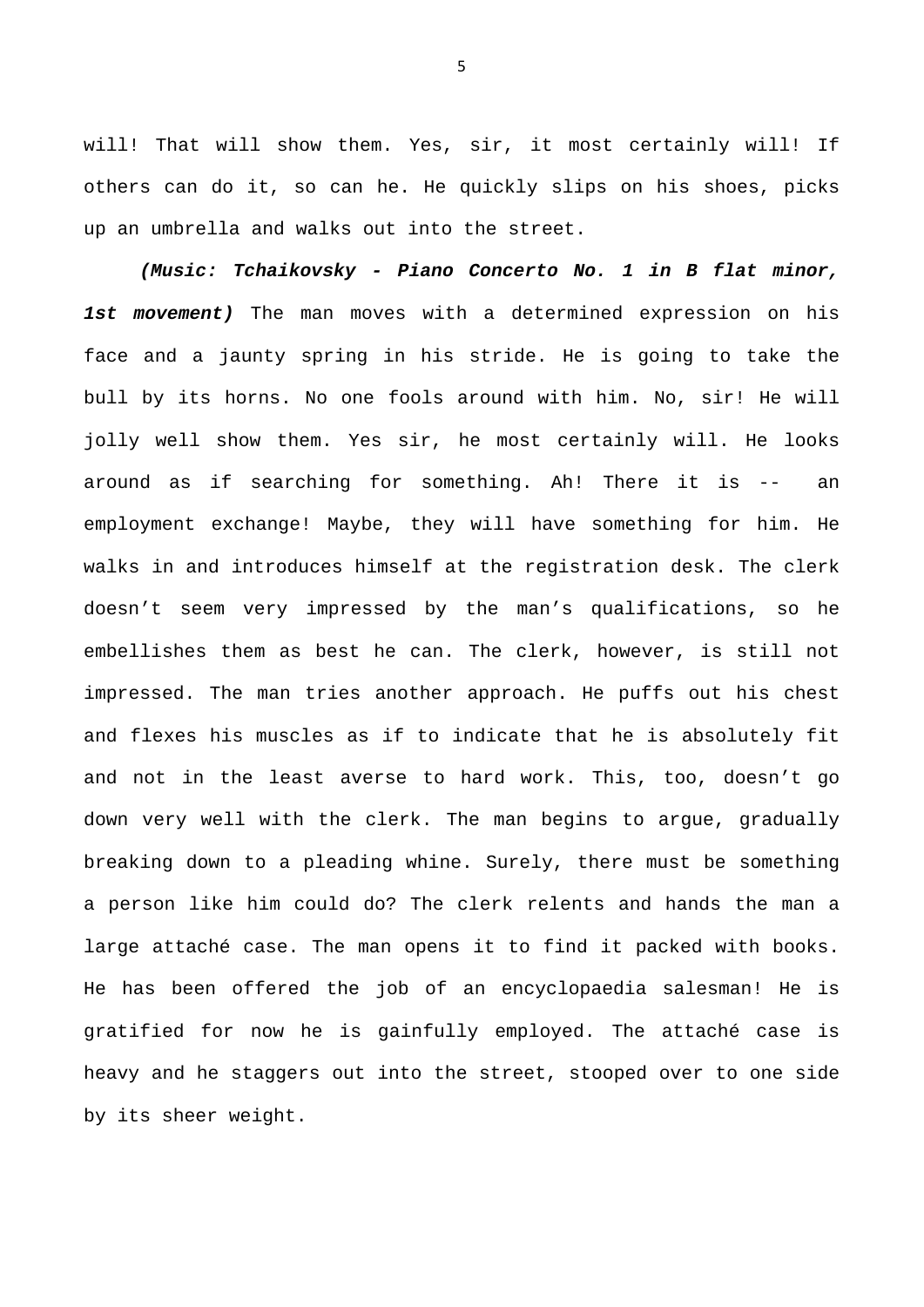The man looks around for someone he can sell his wares to. He tries to catch the attention of people passing by but they ignore him. He then pauses to survey his surroundings and decides to change his strategy. He walks up to a nearby building and rings the doorbell of the first apartment he comes to. No answer. He tries again and this time the door is opened in a fairly violent manner, causing him to jump back in alarm. But before he can even open his mouth, the door is slammed shut, right in his face. He is hurt by this discourteous behaviour but soon recovers his composure and moves on to the next apartment. Not to be out done, he wedges his foot firmly in the door as soon as it is opened. This aggressive sales tactic allows him to give vent to his entire sales pitch. He extols the wide-ranging scope of his encyclopaedias and how lucky his customer is to have such a fabulous bargain at such a phenomenally low, almost throw-away price; that this is merely a one-time introductory offer and so on and so forth. After he finishes, he pauses for breath, expecting the customer to place an immediate order. Instead, the latter declares that he is not interested in buying encyclopaedias or any other books, for that matter. The protagonist is absolutely flabbergasted. He continues to receive this kind of an indifferent response wherever he goes, till he is so dispirited that he throws down his entire load of books and walks away, his head downcast. To hell with everything! his stride seems to proclaim. But he has bills to pay and creditors to contend with, so he needs to find some kind of employment and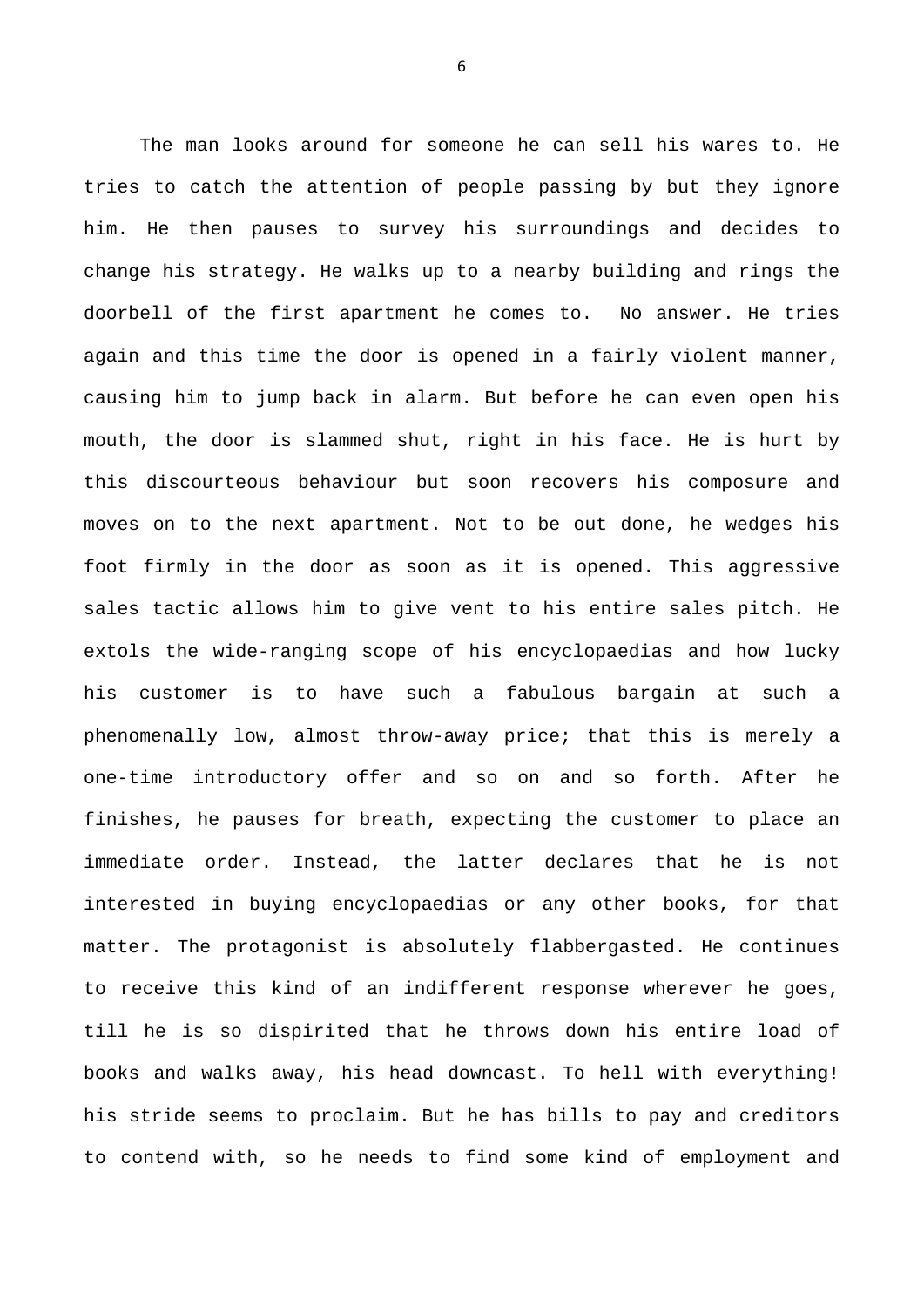the sooner the better. He shivers involuntarily as he remembers the hard, uncompromising look on the face of the bill collector who had only so recently called on him.

 The man walks on in the heat of the blazing sun, constantly wiping the sweat from his brows as he searches for something to do. Tired and thirsty, he tries to dodge a passing taxi; but it comes right up to him and stops with a nerve-shattering screeching of brakes. The man jumps aside in alarm and glares at driver as he steps out of the taxi. Much to his surprise, the driver approaches him and offers him a job, provided he has a valid driver's licence. The man eagerly replies in the affirmative and promptly extracts his licence from his wallet for the driver to see. The latter appears to be satisfied and hands over the car keys to the man. This is going to be fun! thinks the man. It's only for a short while, till the driver has a bite to eat. But what the hell, something is better than nothing.

 The man shakes hands with the cabdriver and climbs into the car with alacrity He starts the car and satisfied with the hum of the engine, he sets out in search of his first fare. *(Music: Haydn - Trumpet Concerto in E flat, 3rd movement).* He is cruising around when someone calls out to him. He stops and then heads eagerly towards his first customer. The man listens to his passenger's instructions, sets his meter and moves off in the direction indicated. He drives very carefully but the traffic is unruly and he has a number of close shaves. A traffic policeman stops him and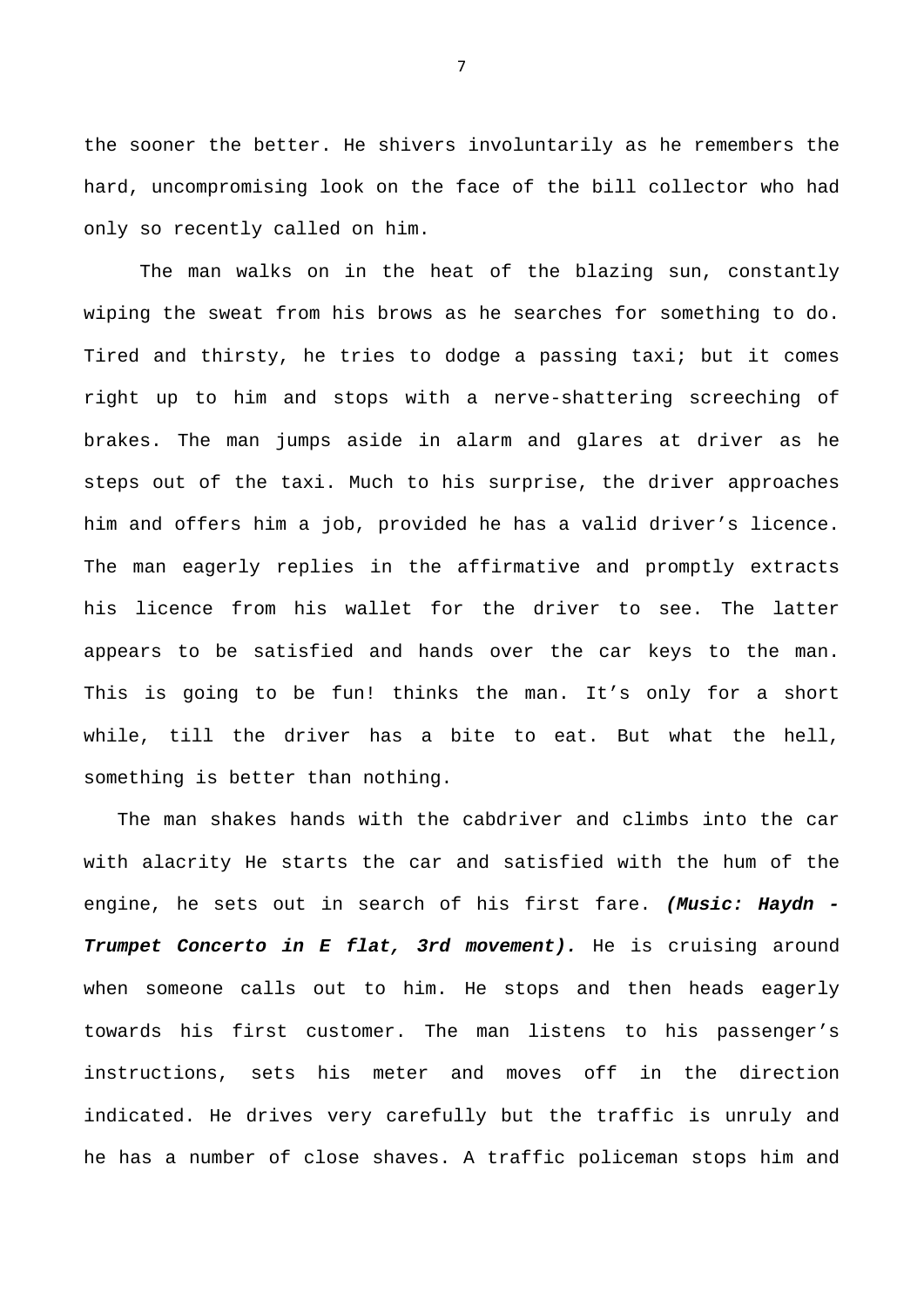asks him to pull over. The man does so and protests that he hasn't done anything wrong and is absolutely innocent. The officer, however, remains unmoved and fines him. A sly, cunning smile appears on the face of the protagonist as he tries to slip the policeman a bribe. He is severely rebuffed for his efforts and fined even more heavily. As the officer walks away after suitably reprimanding him, the man makes a cheeky obscene remark, casting aspersions on the officer's parentage. This further enrages the policeman, who turns around and bears down on the man, with a distinctly menacing look on his face. Absolutely aghast, the man decides that discretion is the better part of valour and apologises profusely. The policeman is somewhat placated and departs, after once again admonishing him. The chastised man shakes his fist in impotent rage at the back of the retreating policeman. There is, however, really nothing he can do, so he gets back into his car and drives away.

 It is the peak hour for traffic and so the man has to use all his skills, swerving from side to side and braking ever so often, to avoid other vehicles. All of a sudden, he turns into a side lane, where he is forced to come to an abrupt halt. He is now stuck in a traffic jam! Dammit! He inches forward, bumper to bumper. Meanwhile, his passenger has begun to lose patience and protests. The man turns around to pacify him and narrowly misses hitting the car ahead. He sticks his head through the window in order to apologise to the other driver, only to narrowly miss another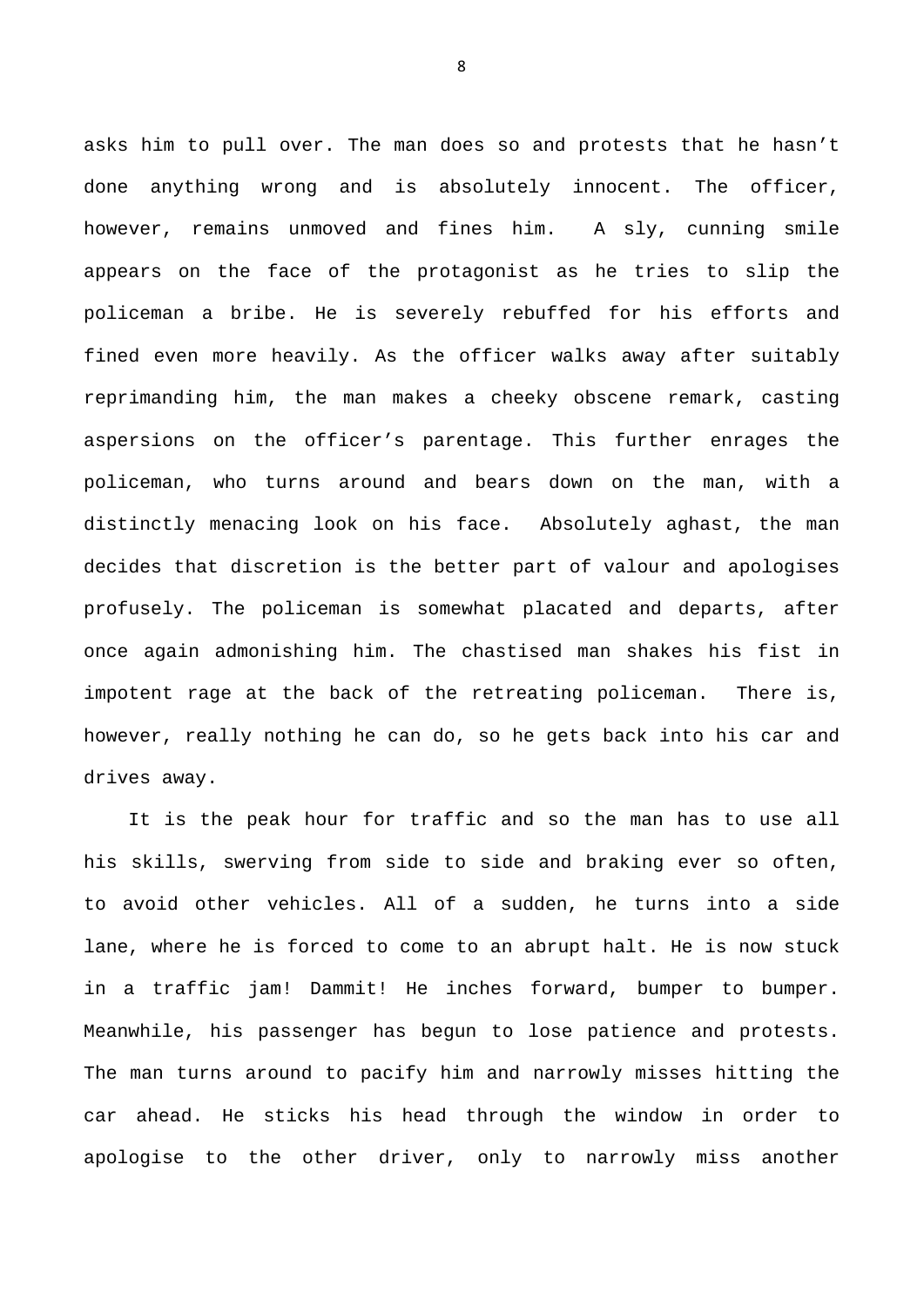vehicle. The passenger is alarmed and expresses a desire to disembark from the taxi. The man tries to calm him down but the passenger refuses to listen. He needs to get off! he insists petulantly. The man points out that the passenger is still far from his destination but the latter is adamant. At last, the man shrugs and moves over to the side of the road, where he brings the car to a halt. As he watches the passenger alight from the cab, the man remembers that he has not received his fare. Hey! What about the fare? The passenger apologises and immediately pays up. The man graciously accepts the apology along with the money proffered and hands back the change. The passenger refuses to take it and asks him to consider it a tip. The man is grateful and happily pockets the money. Not bad. Something lost, something gained. He then drives away in search of another fare.

 Someone waves out to him and he pulls over, giving a flamboyant twist to the steering wheel. Another fare? Great! But who is this? Oh No! It's the cabdriver who had employed him. The cabdriver says he has finished with his lunch and is ready to have his taxi back. Just as the man was beginning to enjoy himself! Heaving a deep sigh, the man hands over the car keys along with the money he has earned. The cabdriver in turn pays him what he is due. Hey! This is great! It has been a while since he has earned any money and so he is justifiably proud of himself. He counts the crisp notes of currency with a flourish and places them in his wallet. Things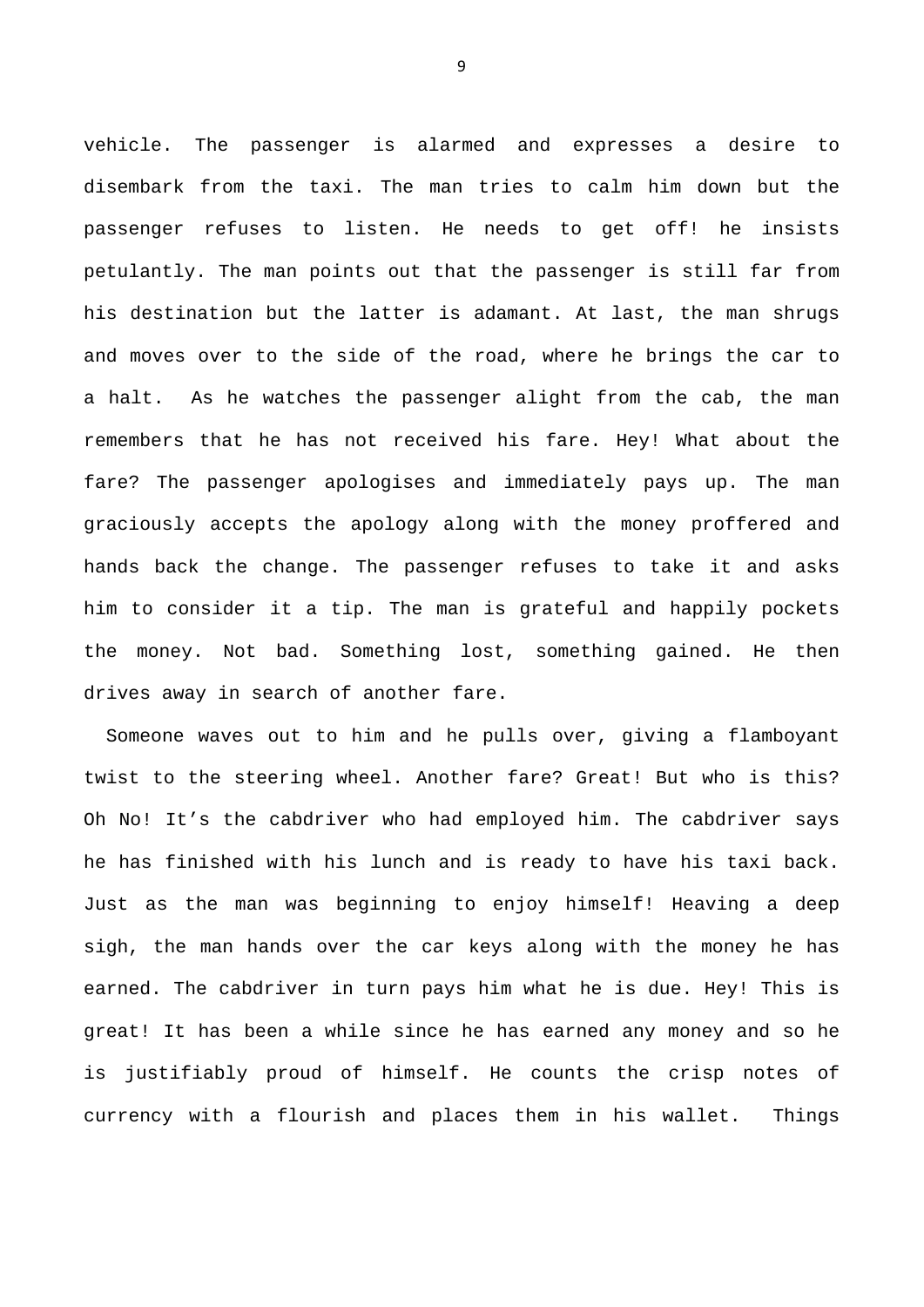seem to be looking up but he is still short of the amount required to pay his debts.

 Never mind, it's only midday. Something or the other is bound to come up. Besides, it's time for lunch. He looks around and spots a sandwich vendor, from whom he buys a nice, large, toasted sandwich and sits down on the kerb to eat it. He watches the traffic pass by as he munches away happily. The sandwich soon disappears and the man slowly gets up. Lost in his thoughts, he absent-mindedly tosses the sandwich wrapper on to the pavement. A policeman sees him and pulls him up for littering. The man, a guilty look on his face, pleads with the policeman. He hadn't done it on purpose. It happened inadvertently. Of course, he will pick it up. He retrieves the wrapper and throws it into a large bin, a few steps away from him. As he does this, he notices a poster on wall. What's this? He reads it carefully as he thoughtfully strokes his chin. This is certainly not what he is looking for. He ponders over its contents for a moment and then marches off to apply for the post. He is hired on the spot and is handed a broom. Soon the man is out in the street, sweeping with commendable vigour

## *(Music: Franz Schubert - Piano Sonata in E major D157- Andante).*

 The man sweeps all the rubbish he can find into a neat pile and then stands back, arms akimbo, to survey his work. Just then, there is a sudden gust of wind and the debris is scattered all over the place. The man rushes around in a frenzy, trying to retrieve it. As the wind dies down, the man returns to his task of sweeping the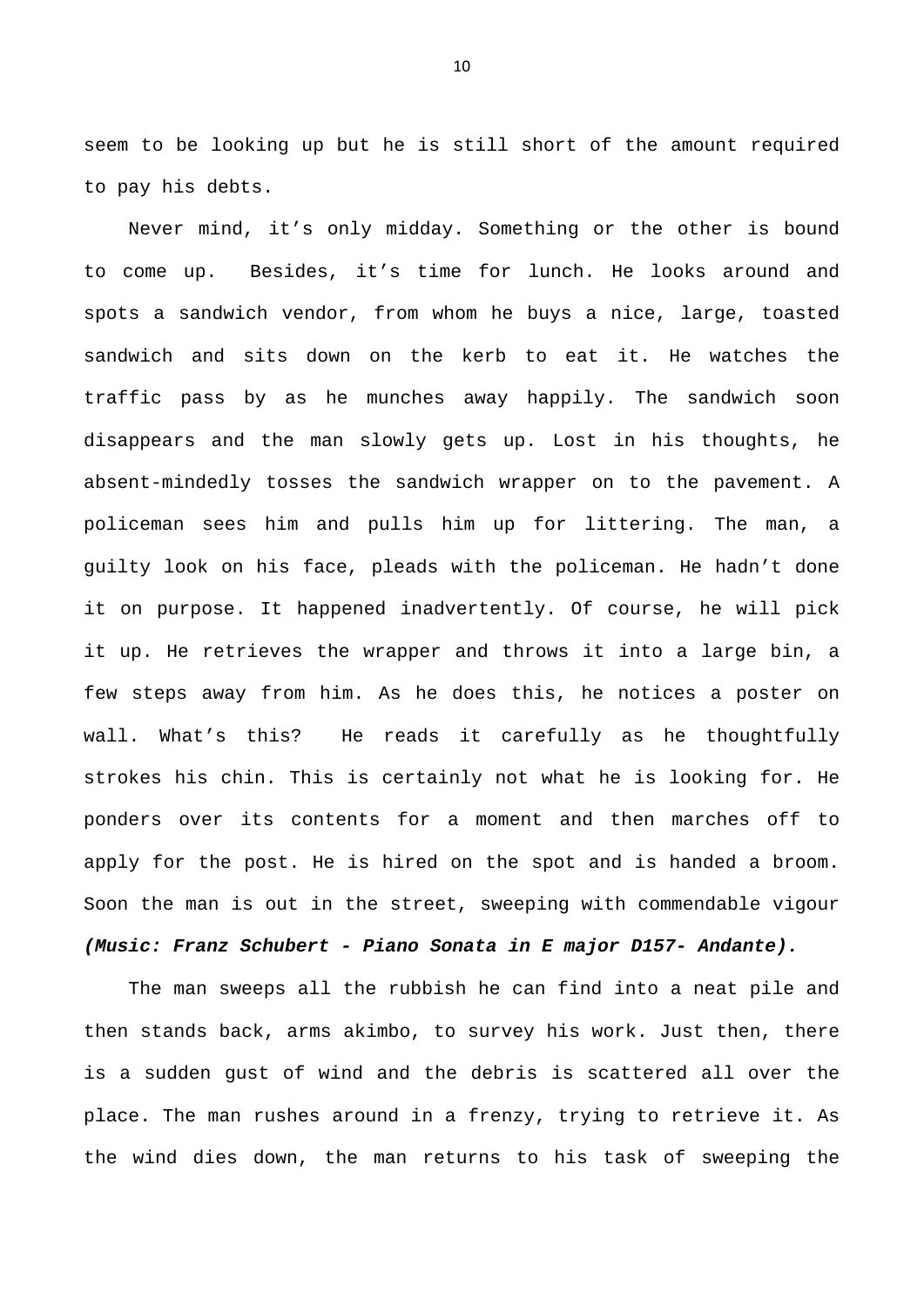street. This time he cleans up and quickly dumps the rubbish into a large bin. Soon the street is spotlessly clean. Now that's what one calls a job well done!

 While he is busy sprucing himself up, a passing vehicle splashes him with mud. He shouts out angrily and shakes his fist in the direction of the speeding car. Uncouth imbeciles! The nerve of some people! They buy enormous cars that resemble monster trucks and then strut around as if they were relatives of the lamentably late and un-mourned Frankenstein! He tries to brush the mud off his clothes but it only makes matters worse. He brightens up, however, when he sees his employer coming up to pay him. The man bashfully accepts the money proffered. Nice going! he congratulates himself. He is pleased but he still needs more money to pay back what he owes.

 Once again, he sets out in quest of a fresh opening. He wanders around until he comes to a graveyard. Perhaps, he can find some work here? He is hesitant but beggars can't be choosers. So after steeling himself for the ordeal, he enters the cemetery. He is promptly hired by the undertaker, who hands him a large shovel. With a deep sigh, he begins to dig. The ground is very hard and the wind seems to have picked up, causing him to shiver. At last, he is done and he leans on his shovel as he stares at the open grave before him. He steps aside as he sees the coffin being brought out and stands by solemnly as the burial ceremony takes place. *(Music: Vivaldi - Concerto No 4 in F Minor, RV 297 'Winter')* He is so moved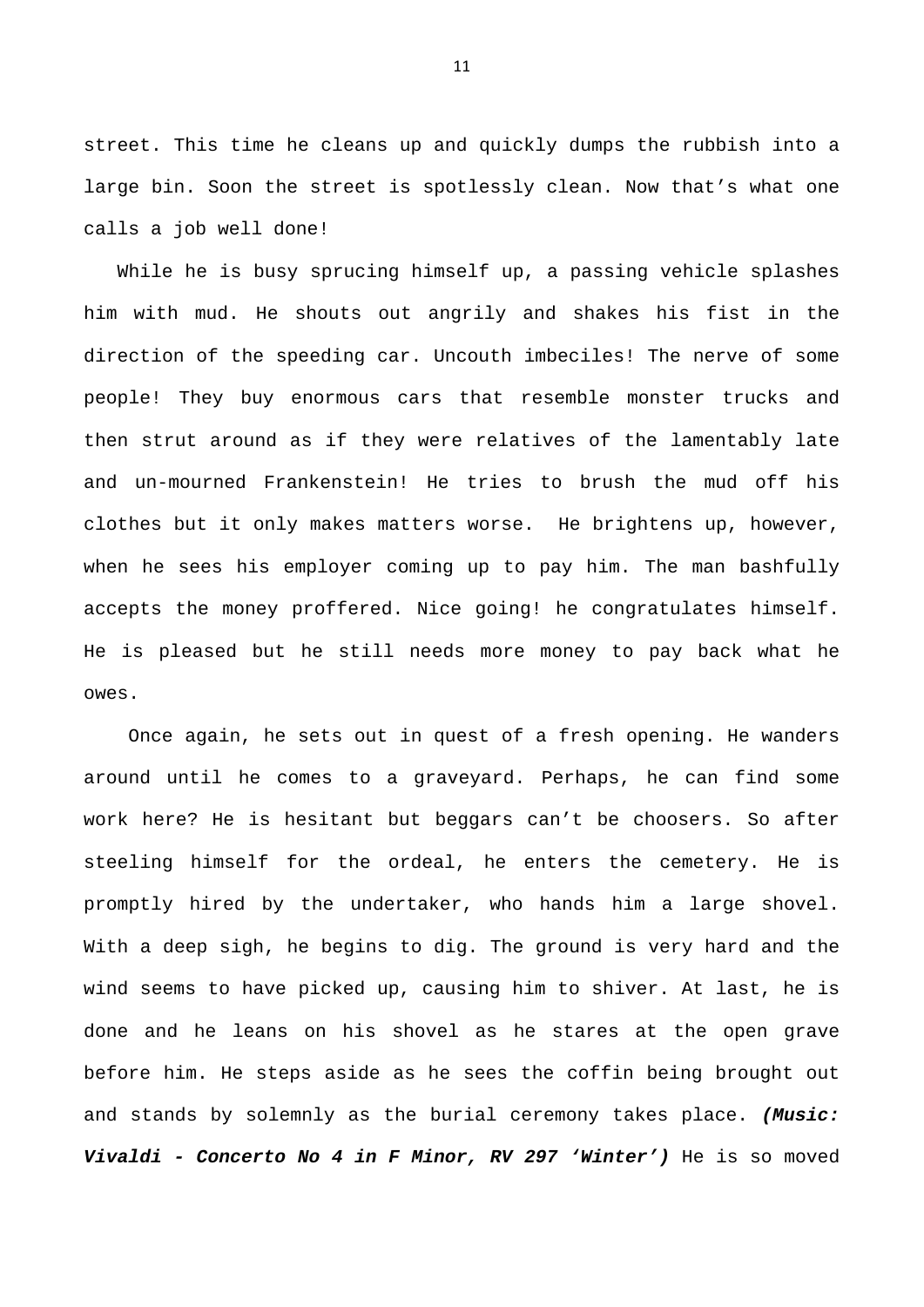by the proceedings that tears roll down his cheeks. He wipes them away with the back of his hand. All kinds of memories have surfaced. He remembers his parents, grandparents, relatives and all the friends he had known. As the service draws to an end, the man tries to pull himself together. After wiping away his tears, he collects his pay from the undertaker and walks away from the cemetery with a weary stride.

 As he strolls down the road, a cool, fresh, reviving breeze blows on his face and he begins to look on the brighter side. Things aren't really all that bad. He has managed to earn quite a bit of money. How much? Let's see now. He counts his money carefully. Not bad. Not bad, at all. Not only can he pay off his debts but he will have a bit left over. His mood begins to lift as he realises that he has achieved something, after all. He begins to walk with a spring to his stride *(Music: Chopin - Galop Marquis in A flat major),* The man is so engrossed in his reverie that he loses his way and ends up in a lonely spot. He has taken a wrong turn somewhere for there seems to be no one in sight. He surveys the area around him and spots a stranger in the distance. He walks up to him and asks for directions. Instead of answering him, the stranger pulls out a knife and asks him to hand over all his money *(The music stops)* The man protests but the thug responds by viciously slashing him across the face and then beats him up mercilessly. The man writhes in pain on the ground. After a while, he manages to raise himself from his prone position. He picks up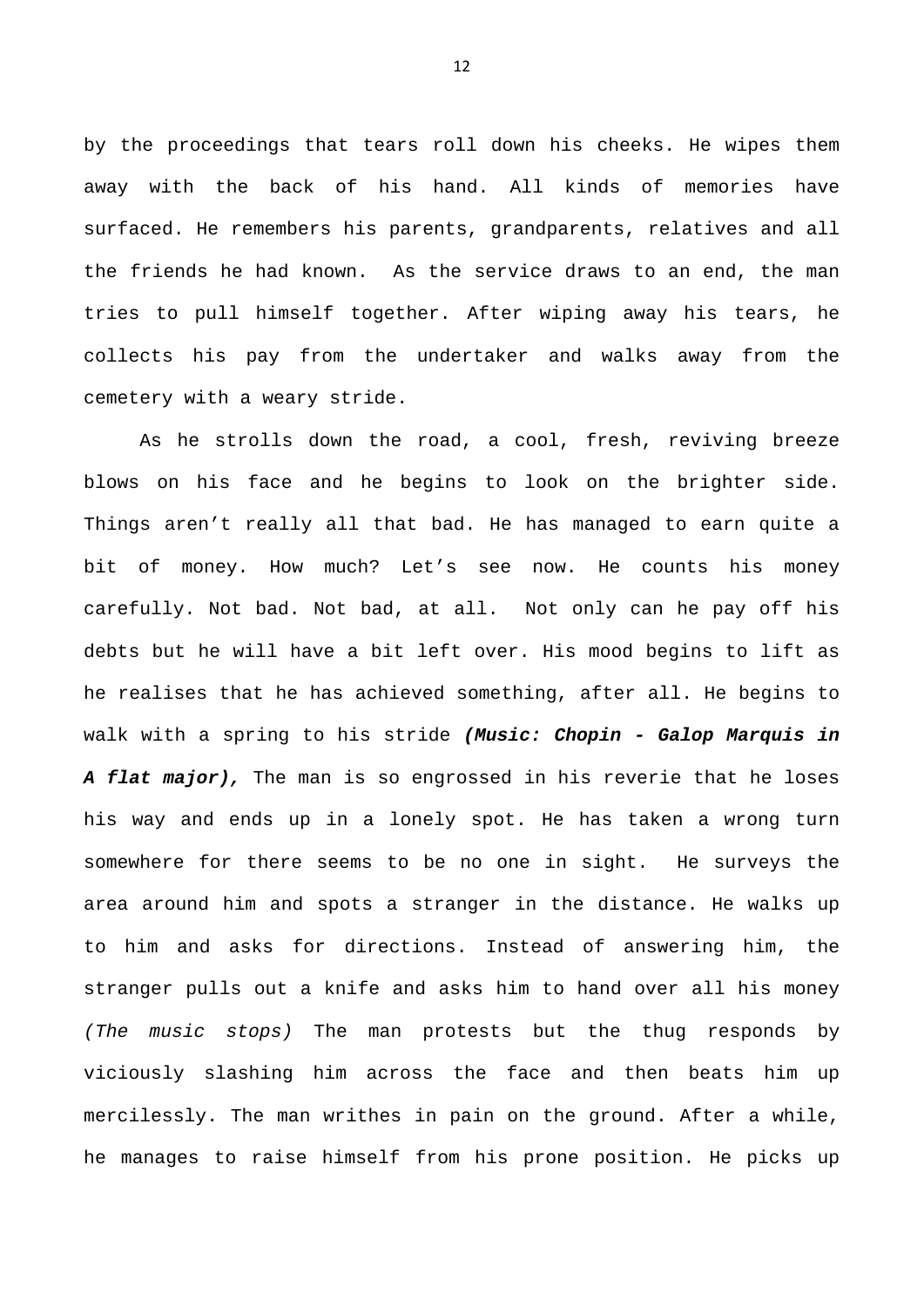his purse, which he finds lying close by, opens it and finds it empty. He has lost all his earnings. Nothing remains.

 The man begins his slow walk home, literally dragging himself across the road. At last, he arrives at his apartment, bruised and battered, opens it and stumbles in. He immediately slumps down into a chair and wearily places his head in his hands. For a while, he is despondent, till his eye falls on his piano. He sits down to play and gives they keys a tentative touch. He picks up his book of compositions, selects one, places it on the music stand before him and settles down to play. The results are most gratifying. Not bad, if he says so himself. He continues to better his rendition until what he is playing sounds right. *(Music: Mozart - Rondo Alla Turca, from Piano Sonata in A).* The pianist is soon lost in the nuances of the composition. He is so euphoric now that his face glows with confidence as he moves from bar to bar, fingering the melody on the magical black and ivory keys. We leave him happily engrossed in the music, oblivious to the fact that the bill collector and his thugs will arrive in the morning to square their debts with him**.** For the moment, his entire attention is on the notes inscribed on the sheet of music before him. That, for him, is all that matters.

**NOTE: A pianist struggles with a musical composition till he is utterly frustrated. For some reason, he is unable to focus on his art. Although he is perceptive enough to realise he is missing out on the spirit of the work, he is unable to do anything about it. He**